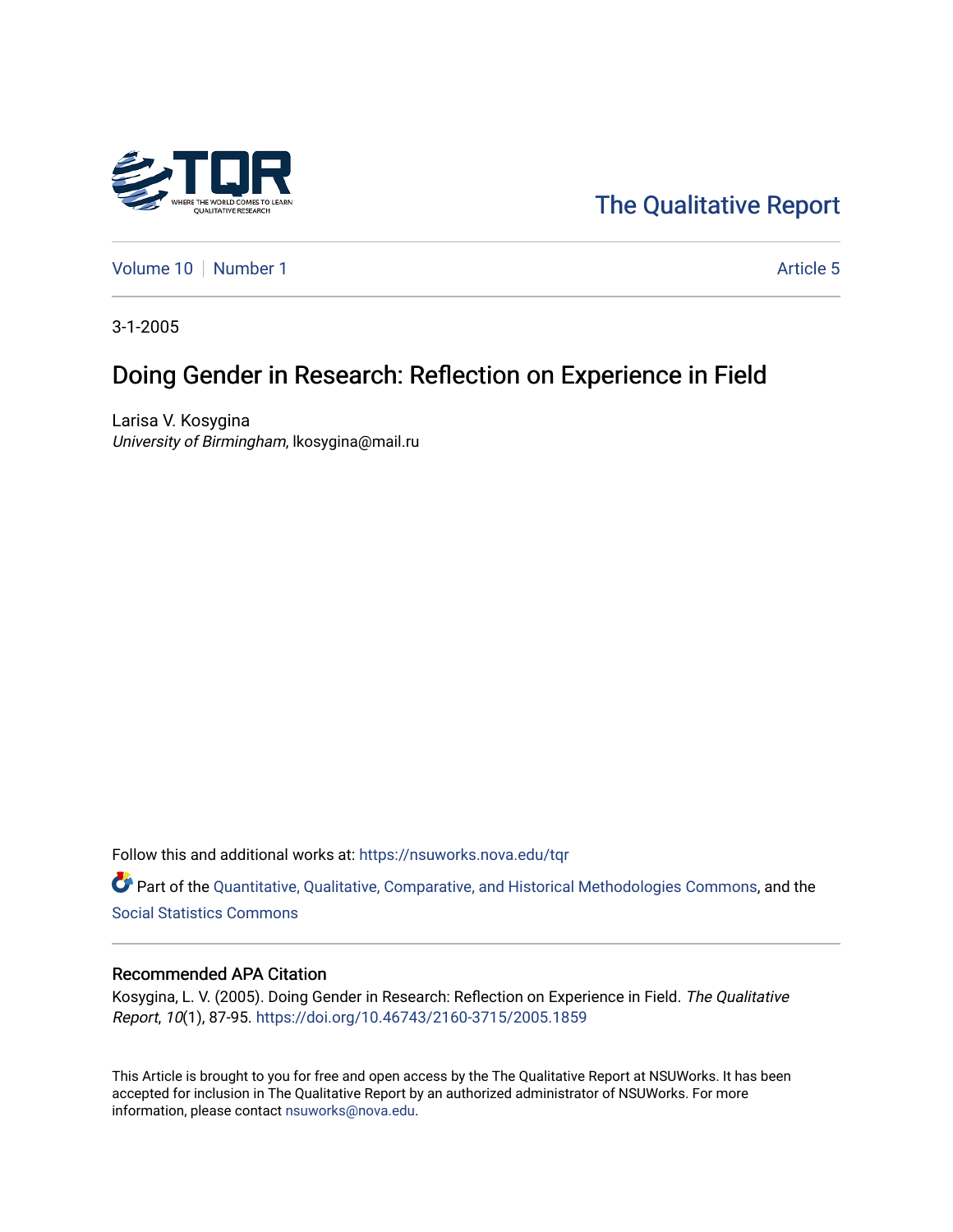

## Doing Gender in Research: Reflection on Experience in Field

## Abstract

The article shows how doing gender (mutual gender categorization of interacting people and construction of their behavior according to this categorization) can influence research method and research hypothesis. Communication between respondent and researcher during semi-structural interview is in focus.

## Keywords

Reflexivity, Doing Gender, and Interview

### Creative Commons License



This work is licensed under a [Creative Commons Attribution-Noncommercial-Share Alike 4.0 License](https://creativecommons.org/licenses/by-nc-sa/4.0/).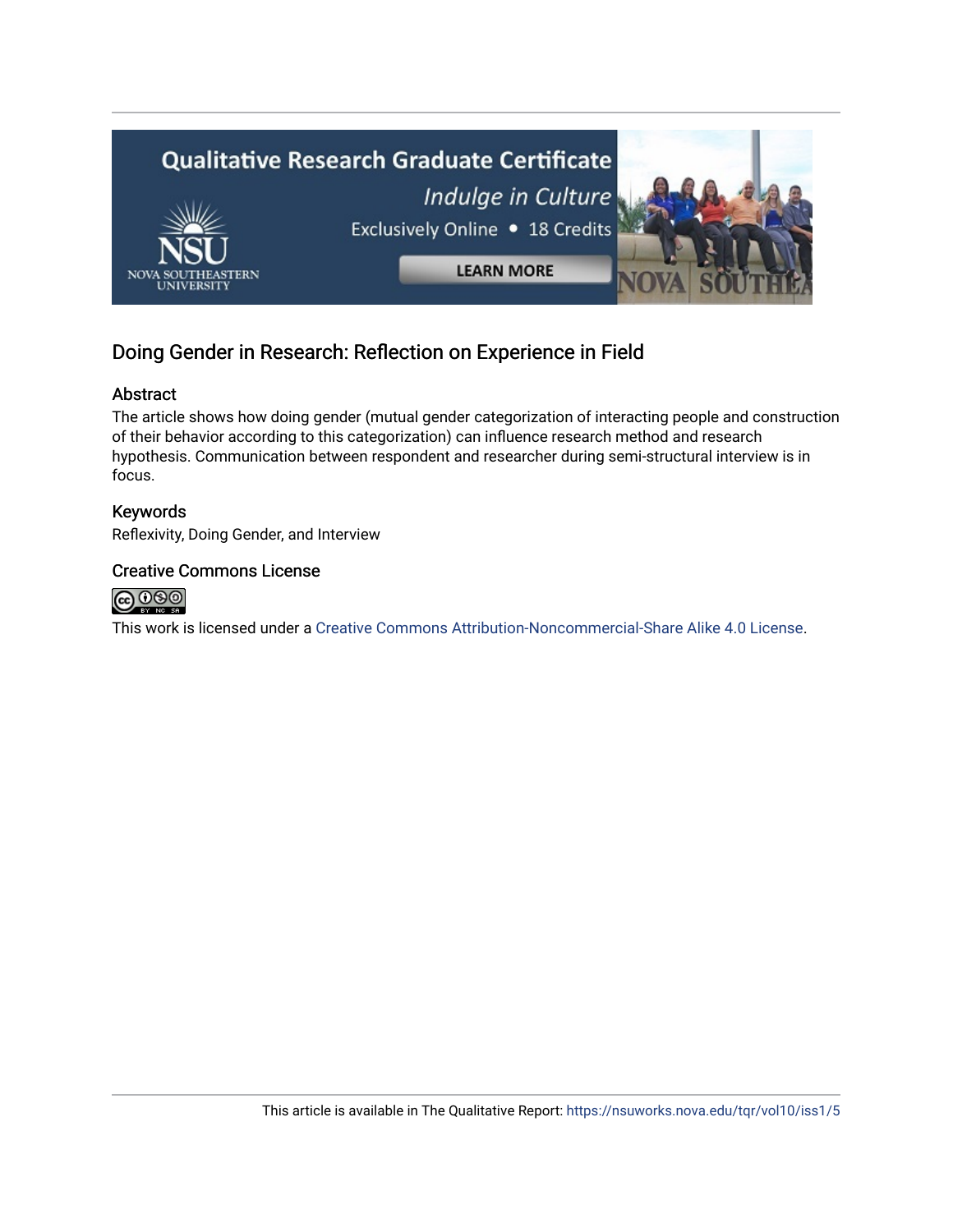## **Doing Gender in Research: Reflection on Experience in Field**

## **Larisa V. Kosygina**

The University of Birmingham, United Kingdom

*The article shows how doing gender (mutual gender categorization of interacting people and construction of their behavior according to this categorization) can influence research method and research hypothesis. Communication between respondent and researcher during semistructural interview is in focus. Key Words: Reflexivity, Doing Gender, and Interview* 

The idea that all stages of social research are gendered has been discussed extensively in the literature (Callaway, 1992; Reinharz, 1992; Warren, 1988). A great number of texts are devoted to reflection how gender influence researcher/respondent interaction (Finch, 1984; Gill & Maclean, 2002; Giovannini, 1986; Gurrey, 1985; Hunt, 1984; Krieger 1986; Scott, 1984; Warren, 1988). In this article I present reflection on discrepancies between my interviews with men and women conducted within the research project "The effectiveness of programmes for the integration of forced migrants: gender perspective"<sup>1</sup>. I argue that reason for observed differences between interviews is an unavoidable process of doing gender, in other words, mutual gender categorization of interacting people and construction of their behavior according to this categorization.

In the first part of the article, I make a short introduction of the research, on which my present reflective study is based. In the second part, I show how the researcher does gender in interacting with the respondents and how this process influences research method. In the third part, I illustrate how doing gender influence research hypothesis.

### **Research and Method**

The reflective study presented in this article stemmed from the research project about influence of gender order<sup>2</sup> on integration of forced migrants<sup>3</sup> from the former republics of the USSR into Russian society. The main hypothesis of this research was that different gender groups of one and the same category of migrants have different experience of adaptation due to gender order of receiving society and their perception/understanding of this gender order. To gain access to experience of migrants and their reflection on it I decided to interview migrants about their life in Russia. Among

 $\overline{a}$ 

<sup>&</sup>lt;sup>1</sup> This research was conducted in Novosibirsk region (one of the Russian regions situated in Western Siberia) during 2001-2003. It was supported by INTAS (fellowship reference N YSF 01/1-26). 2

 $2$  The 'gender order' can be defined as 'a historically constructed pattern of power relations, between men and women and definitions of femininity and masculinity' (Connell, 1987, pp. 98-99).

 $3$  According to Russian legislation status of forced migrant is granted to Russian citizen who has left the place of his/her residence as a result of violence or other form of persecution towards him/herself or members of his/her family, or under real thread of being subjected to such on the grounds of nationality, race, religion, language, political views, affiliation to a particular social group.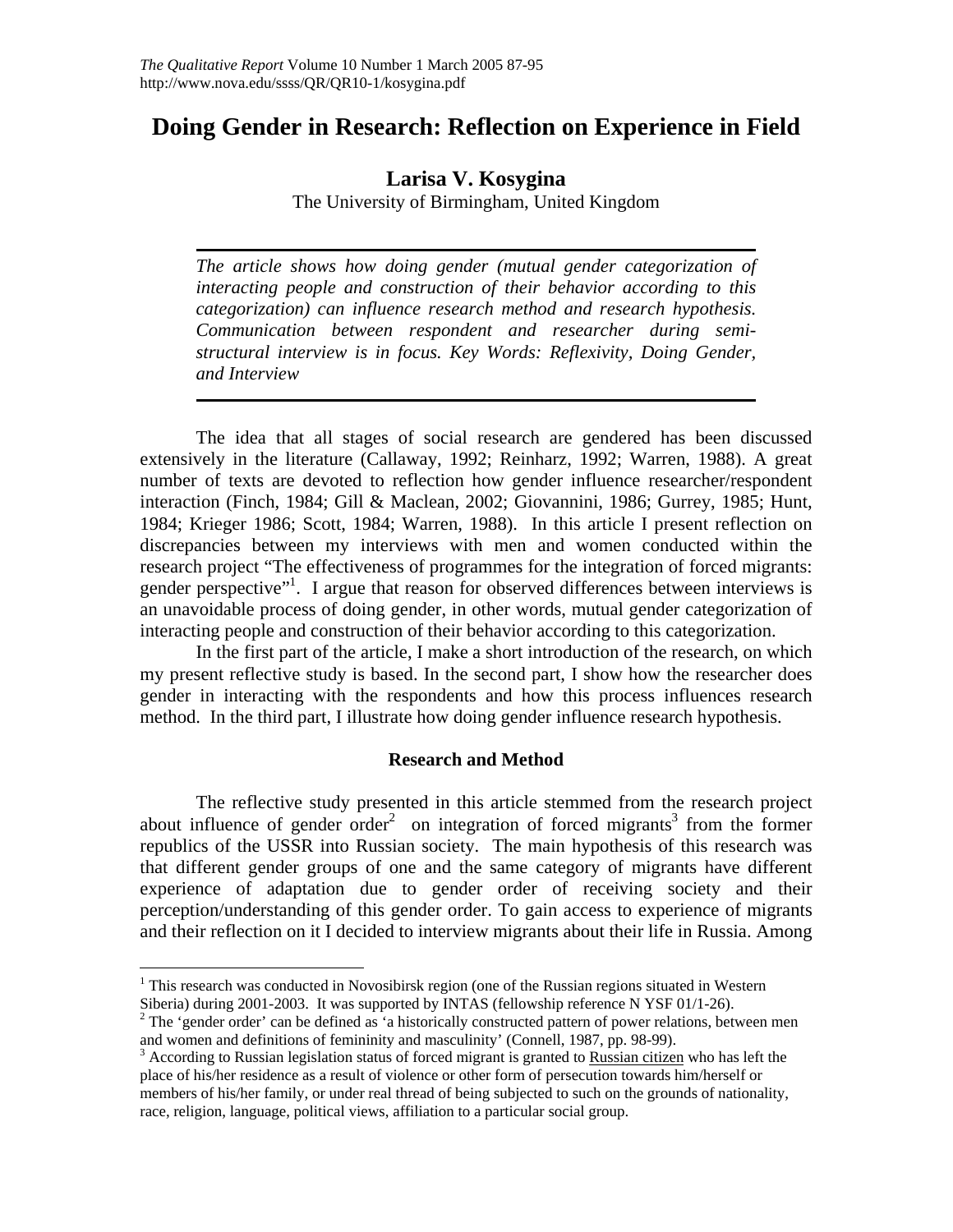all possible forms of interview I choose semi-structural interview, because I did not want to force my respondents to admit my presumptions, which stemmed from my social experience (quite different from their experience). This form of interview allowed me not only to clarify the themes and ideas that I brought to my respondents but also to obtain and develop new themes and ideas during our communication.

During research I used three ways to get access to my potential respondents. The first way was through snowballing from my friends and other migrants. The second way was building initial contacts with respondents through non-government organizations. The third way was building these contacts through migration service.

Interviews for the research were conducted in urban and rural area of Novosibirsk region. I started the research by dividing my potential respondents into two gender groups (women and men). However, during communication with migrants within the first stage of fieldwork (summer 2001) I understood that I needed further development of sampling criteria, because women and men of different ages revealed to me different experiences of adaptation in Russia.

After each interview I tape-recorded description of its flow and immediate reflection (my feelings and thoughts about interview and communication development). These records were revised during transcription of the interview. At that stage I developed my initial ideas and indicated previously ignored moments of communication to think about.

#### **Interviewing Men and Interviewing Women: Reasons for Differences**

 In conducting semi-structured interviews with forced-migrants I realized that my interviews with men differed from interviews with women in: (1) length (interviews with women lasted longer than those with men), (2) format of communication (interviews with women were taken up by monologues and interviews with men were usually question/answer dialogues), and (3) reflectivity (interview with women were much more reflective than those with men). According to the literature, other female researchers have also experienced discrepancies between interviews with men and women in their research practices (Finch, 1984; Flynn, 2001; Hertz, 1986).

According to Finch (1984) the reasons why women can be more enthusiastic about talking to a woman researcher lie in the social experience of women and their expectation that the researcher, as a woman, shares with them this social experience and can, therefore, easily understand them.

Women are more used than men to accepting intrusions through questioning into the more private parts of their lives... Through their experience of motherhood they are subject to questioning from doctors, midwives and health visitors; and also from people such as housing visitors… who deal principally with women as the people with imputed responsibility for home and household. As subjects of research, therefore, women are less likely than men to find questions about their life unusual and therefore inadmissible. (p. 74)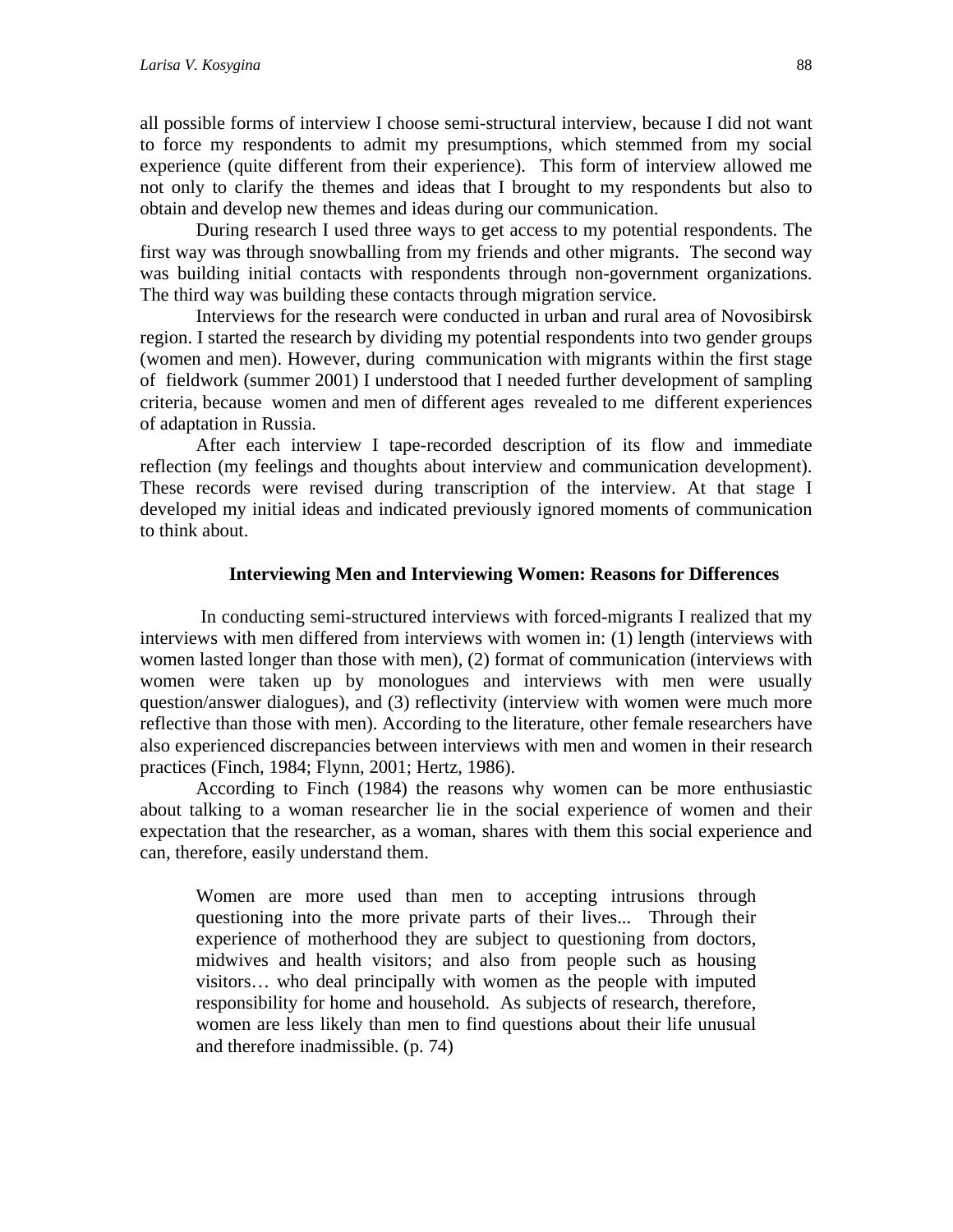She continues. "[W]hen the interviewer is also a woman both parties share a subordinate structural position by virtue of their gender. This creates the possibility that a particular kind of identification will develop" (p. 76).

Following logic of explanation expressed by Janet Finch (1984) men are more reluctant to talk with a woman interviewer, because, firstly, they are less used to being questioned, and, secondly, they do not expect the researcher to understand them because she (the researcher) does not have the same social experience as they have.

This explanation of discrepancies between interviews with men and women is focused on respondent. Hypotheses are made about influence of her/his social experience and his/her perception of interviewer on interview. However, social experience of an interviewer and his/her perception of respondent influences interviews, too. I ague that researcher activity in doing gender (categorization of her/his respondent as a "man" or "woman" and construction of her/his behavior taking into consideration this categorization) is one of the factors that causes the disparity between the interviews that she/he conducts. According to West and Zimmerman (1987, p. 126),

Doing gender involves a complex of socially guided perceptual, interactional, and micropolitical activities that cast particular pursuits as expressions of masculine and feminine 'natures'… It is a situated doing, carried out in the virtual or real presence of others who are presumed to be oriented to its production.

In other words doing gender is categorization in process. I want also to stress that it is mutual categorization. According to this perspective gender is not something that is ascribed to a person, but it is something that is "negotiated" during interactions between researcher and respondents (Hunt, 1984; Krieger, 1986; Turnbull, 1986).

 My interactions in the field were usually conducted in the following way. I introduced myself to all my respondents as a researcher. Thus I provided them with an initial classification "box": *researcher (professional)-female-young* or at least *femaleyoung-researcher (professional)*, instead of the less detailed box *female-young*. By this, I narrowed the possible patterns of communication. My introduction impelled my respondents to construct further communication along the format of a research interview, question-answer process, where the interviewer asked and the interviewee answered. In this format of communication I possessed a more powerful position than my respondents. However, from time to time the question/answer format was transformed during my communication with respondents into a much more friendly and equal form of communication. This changing of format usually led to long and reflective interviews.

Abovementioned breaking of question/answer format often took place in interviews with women, but there were a few cases where this breaking had happened during interviews with men. This asymmetry took place because I constructed my behavior with women and men following my presumptions about normative patterns of communication based on previous social experience.

I allowed the subversion of the question/answer format with female respondents, because I expected that informality in communication would lead to equality between us (Oakley, 1981). Although there were interviews with women that were developed along the question/answer format, because my respondents themselves did not want to go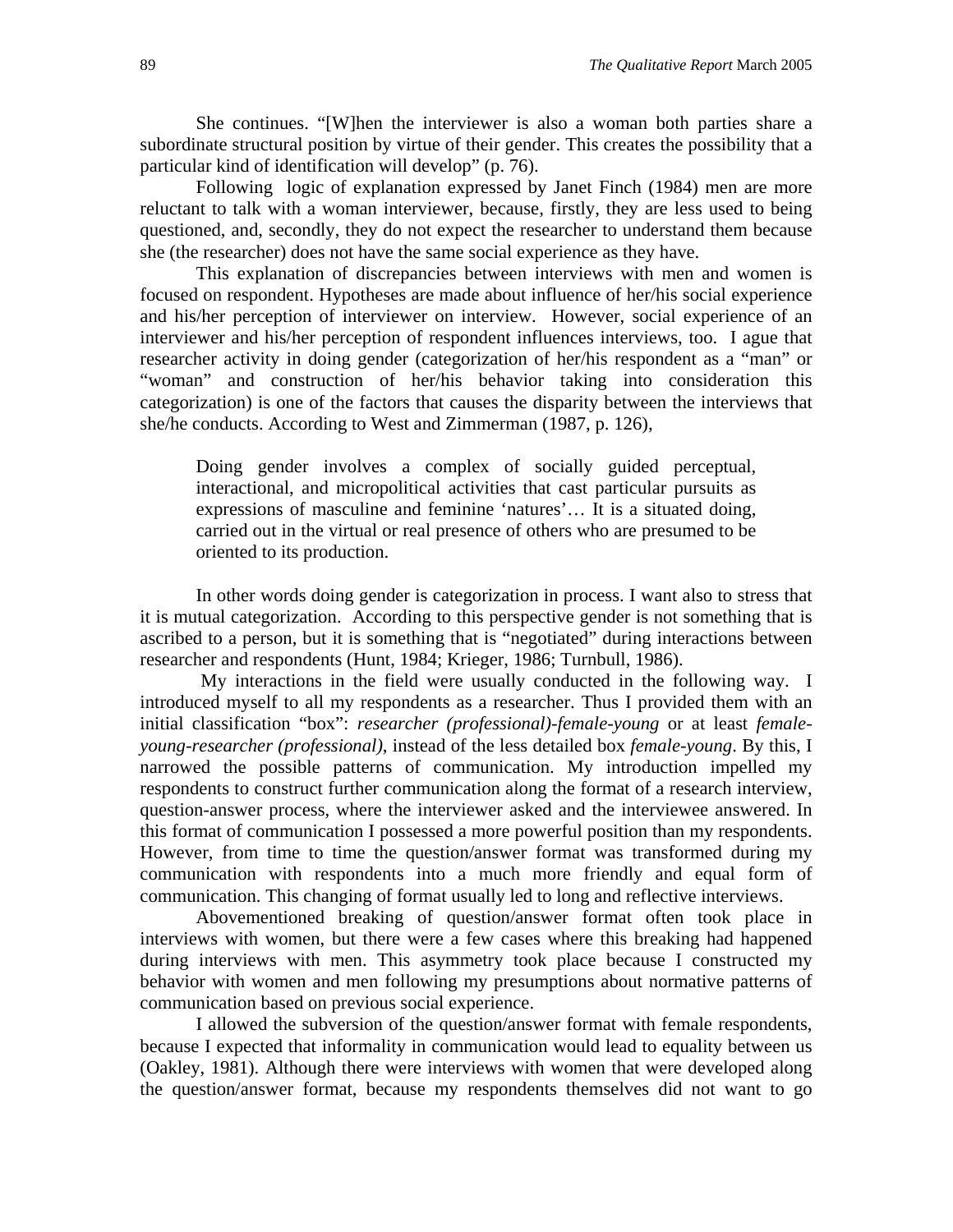beyond this format in conversation with me, I still felt free to introduce myself as a young woman to them (not only as a researcher) and to show my interest in their stories. As a consequence, this helped me to reach a situation of confidence with them and to receive longer and more informative responses.

Taking the role of active listener (I expressed emotion and reacted to the story verbally as well as through body language), I encouraged women to talk. Some of my female respondents "forgot" that my prime identification was as a *researcher* (professional) and began to treat me first of all as *female-young*. Some women began to construct a mother-daughter dialogue; others began to see me as a friend. Some of them looked for moral support from my side; others wanted my advice, etc. One of the more distinct characteristics of communication format transformation was the shift in the form of "you" from the more to the less formal form (from "Vy" to "ty" *(in Russian*)).

I did not adopt the same strategy of subversion question/answer format during interviews with men<sup>4</sup> because I thought that they would possibly interpret my behavior as flirting. I perceived that in this case I would be in a less powerful position than my respondents. Because of anxiety of losing control over the conversation I was very careful in the expression of the active listener position with them even if I was not satisfied with the amount of information provided.

Although in the interviews with women I allowed myself to be beyond classification "box": *researcher (professional)–female-young* and developed other identities (friend, daughter, consultant, and etc.) I did my best to keep my identification as a researcher primary in the majority of interviews with male respondents. I think that these efforts could be one of the reasons for the differences between dynamics of interviews with men and women. Tending to see me first and foremost as a researcher, men acted in a way that they thought was appropriate for communication with such people according to the stereotype, "sociologist is a person with rigorous list of questions." They waited for my questions and then they provided short answers.

#### **Research Hypothesis and Doing Gender.**

Doing gender could influence not only the dynamic and format of communication with respondents, but also research hypothesis.

Men who were around the age of 60 (the age of retirement) revealed in interviews that they experienced difficulties in supporting their concepts of what it means to be "a man", while men from other age groups were silent about such kind of troubles. The main challenge to men around age of retirement was their inability to find a job.

Certainly it's unbearable to realize that nobody needs you. As it happened I worked more than 30 years, obtained experience and skills, and nobody needs me now. Nobody needs my experience and knowledge... I am able

 $\frac{1}{4}$ <sup>4</sup> Among my interviews conducted with male respondents, there were two groups of cases where subversion of the questions/answer format took place. The first group consisted of two interviews with relatively old men. Our age being the crucial factor in negotiating how to view each other gave us opportunity to construct so call "a father-daughter relationship". The second group consisted of one interview with a 38-year-old man who viewed our meeting as a date. In this case my identity was constructed as 'young-woman-single-possibly future girlfriend'.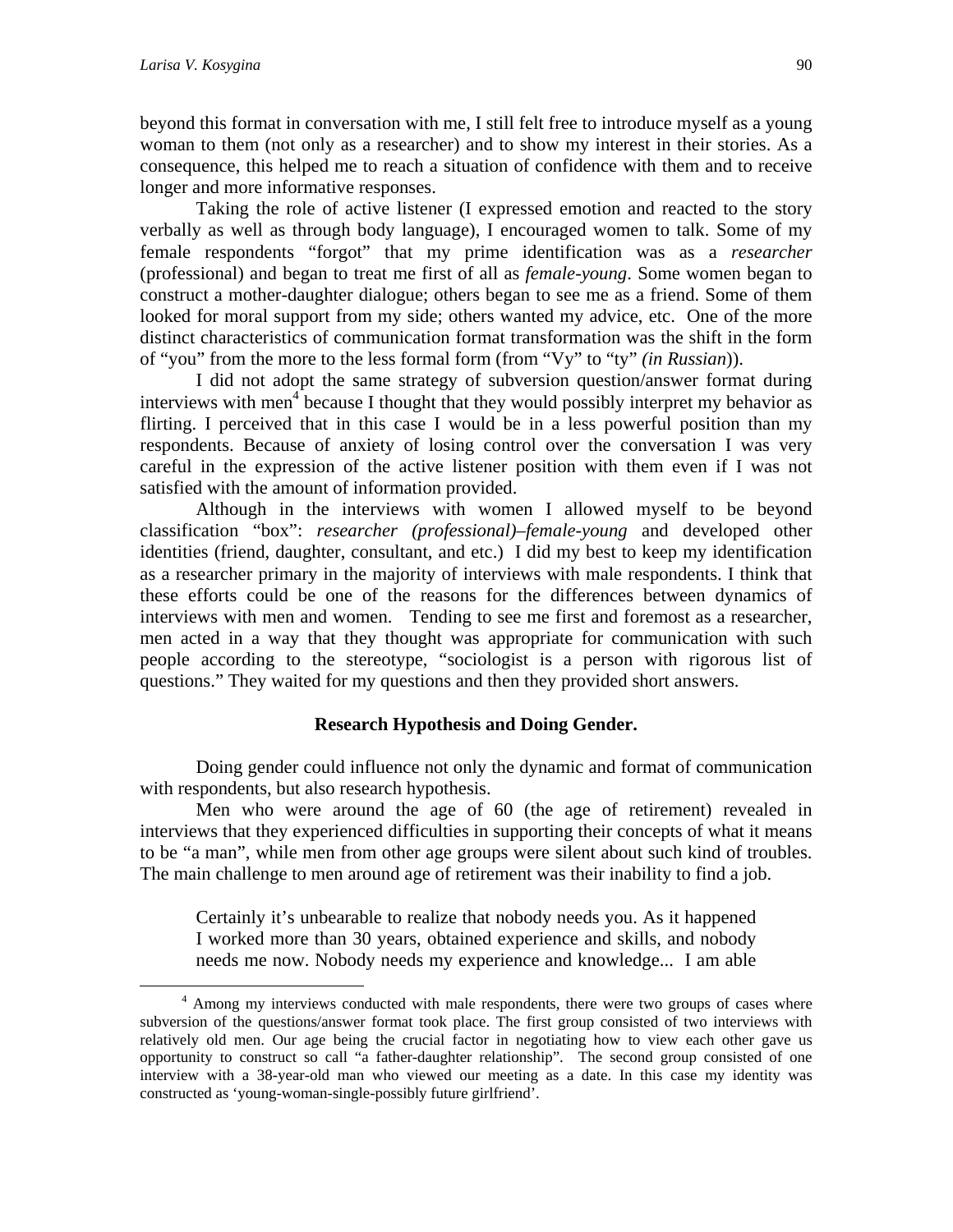to work with… to be head of two or three thousand people… I understand that it all gone, that nobody will employ me as a director. I did not hope that I would work here as a director of any enterprise and I tried to apply to position of foreman, but nobody wanted me even to that position… As soon as I indicate my age, people loose interest...

The importance of having a job to support the concept of masculinity is well discussed in literature (Ashwin & Lytkina, 2001; Kukhterin, 1999; Rubin, 1994). Interviews with men around the age of 60 were stories of reformulation of their selfperception and perception of world around them.

 I asked myself if crisis of masculinity was a characteristic feature of migrants who are around age of retirement. The positive answer to this question would correspond with my main research hypothesis by taking in focus the age dimension of gender order. I could presuppose that men from other age groups did not report crisis of masculinity because they did not have it, as far as all of them had their jobs. Even if they were not happy with their present positions they still had perspectives at labor market because of their age. However, I needed to give negative answer to the abovementioned question, as far as some women in their interviews revealed that their partners, who were in around the age 30 and 40, suffered crisis of masculinity stemmed from their inability to get a job that corresponded to their professional background/qualification.

I think he held a position that was not as high as he wanted. That's the reason why he had problems. Our circumstances made him took different work. Once he even worked as a cattle-farm worker. Maybe it disgraced him.

Interviews with women showed that decrease of professional status could affect vision of man's status in the family (especially if he had been always a bread winner and now his wife appeared to be more successful at labor market) and change relationships in it.

My husband was a train driver there. He couldn't find a job in his line of work and ended up as a mechanic here. His wage is now lower and we can't think of him as the breadwinner anymore. If I didn't have my profession, my job, life might be much harder. He feels this fact keenly, because…. He has been always the breadwinner, but now…Relations have changed, because my husband looses his moral certainty… I try to show that he is the head of the family, but he understands everything …

I started question myself why men (except those from discussed age group) kept silence about their troubles. Why did they choose to represent themselves as people without any problems? Certainly, it could be that they were silent about challenges for their concepts of masculinity because they did not experience such challenges. However, it may be that the reason why the theme of crisis was absent in "male" interviews was in researcher- respondent interaction.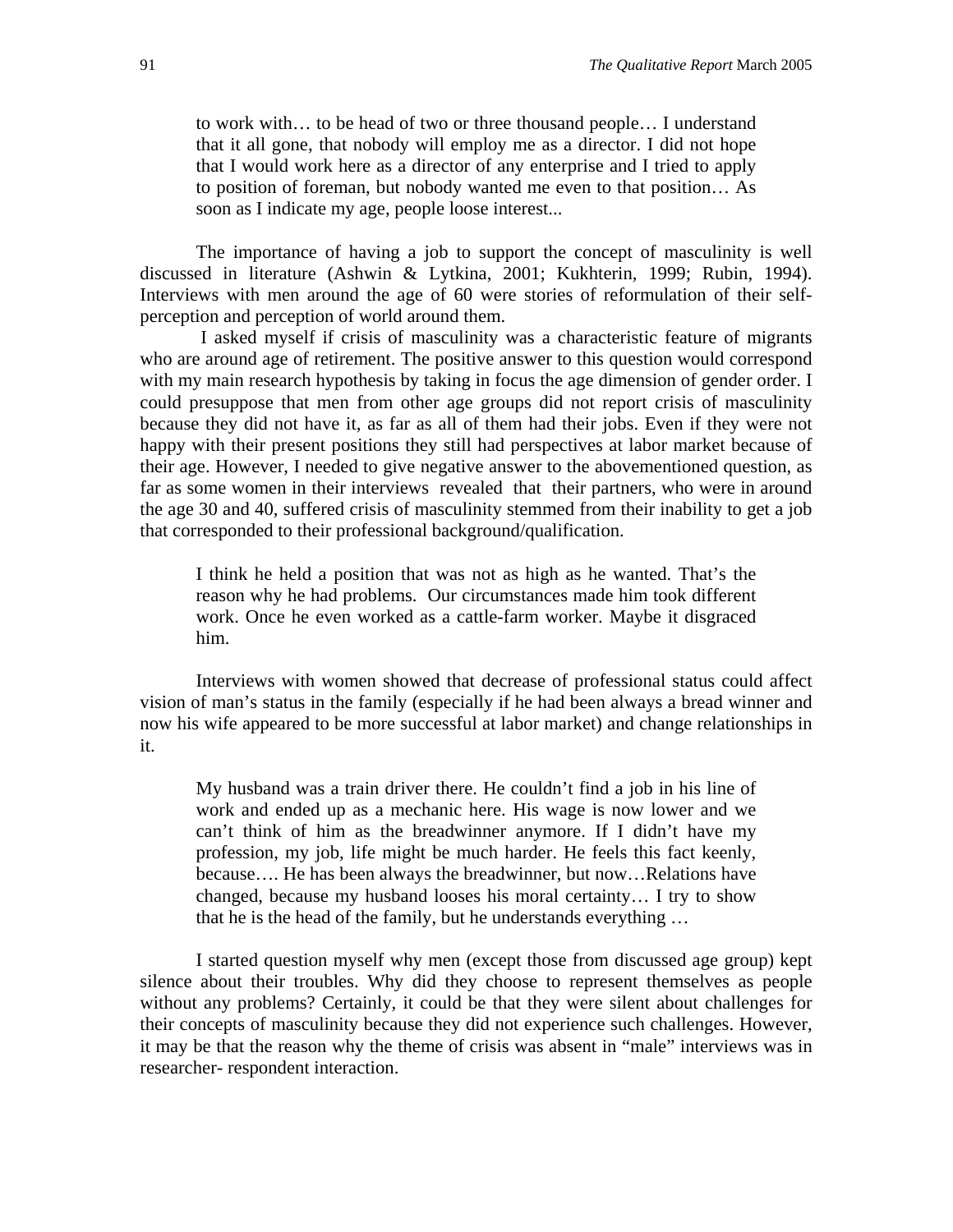First of all, crisis of masculinity belongs to sensitive topics, which could arise in the conversation between people who felt a high level of confidence to each other. I could not reach this level in most interviews with men, because my work on doing gender was affected by presuppositions, based on previous social experience, about possible interplay of power relations with men and women.

The reason also could be in men's wishes to present a particular image to the *other* (to me). This *other* was a member of local society, this *other* was a researcher, and this *other* was a young woman. No story about a crisis could be told to this *other*. There was only a story of success or at least a story of stability.

 A clear example of such "story for other" was presented in an interview with a 38-year-old man who perceived our meeting as an opportunity to strike up an acquaintance with a woman. In view of this prime intention, he was very talkative about himself. I only regulated our conversation so that he could not avoid answering my specific questions, which revealed the precise day-to-day conditions of his life. He had a diploma of higher education, but now he was a workman at a factory. His wage was not high for the area where he lived. There was a possibility that it would become even lower. He lived with his mother and grandmother in a little two-room house. There were some facts that he related with anguish.

I don't have my own car now. You see, for a long time I didn't even know the price of bus tickets. Now I feel, as though I am not a man. When your own car is near your house, it is a completely different feeling. I haven't had a car now for almost two years.

At the same time he related his experience as a success story. He started in Russia (Novosibisk) with nothing and now he worked at a good place. He earned enough money to live and planed to earn more. His living conditions were poor, but he would do something about it and the situation would change. He would solve all of his problems.

I know that it will be my time sometime. Everything will be all right. I live now with my mother and grandmother, but I will have my own place to live. I don't have a car, but I will have one.

This respondent presented himself as a man who could solve all of his problems, as someone who was self-confidant, responsible for his actions, and who could be a good breadwinner, despite the fact that his circumstances belied his optimistic mood and words.

Why then are men around the age of 60 and older more open to the *other*? The answer to this question could be also found in process of researcher-respondent mutual categorization.

 Although I preferred to keep *researcher* as the prime identification and remained in question/answer format when I interviewed male respondents, I allowed myself to introduce informality into communication with men around the age of 60 and older. . I did this because my expectations about gender intertwined with my expectations about age. I did not expect men of this age to perceive my informality as flirting. I reacted to them as people with a great experience of life. They are elders. I think that they mainly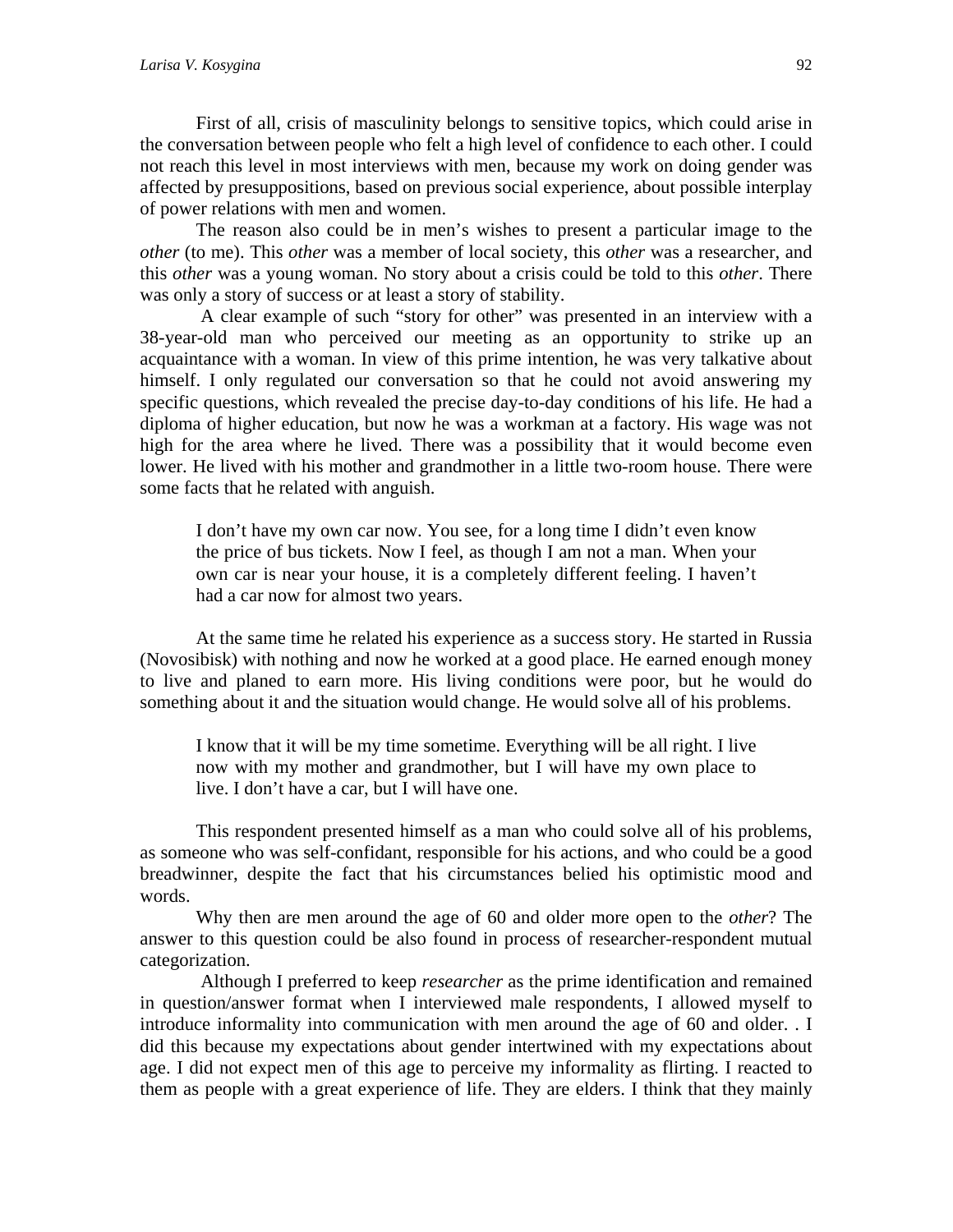accepted me as a young person. I showed interest in their life stories; I asked for their evaluations and advice and they told their life stories as lessons for a young person.

When people are young their perception of the world around them is light. For me it is not so. You'll remember my words when you are my age. You'll understand that I am right.

It may be because of this mutual categorization these men were frank with me and told me about their difficulties to support their concepts of "a man". They did not present themselves to the young woman or researcher. They presented themselves to a young person who was interested in their life experience. However, it was only my hypothesis why this category of men revealed crisis of masculinity to me, while the rest of my male respondents did not do this.

Thus doing gender influences research hypothesis. Firstly, influencing on dynamic and format of communication, this process could determine if this or that hypothesis (idea) appears or not during interviews. Secondly, perception of interviewer as *other* could influence appearance and testing hypotheses even in a situation of good rapport. Gendering each other changes the self-representation of people and as a result a female interviewer may receive different stories from her respondents than a male interviewer. Unfortunately, there was no opportunity to test this in the framework of my actual research.

### **Conclusion**

Doing gender influences research method (dynamic and format of interview) and research hypothesis (its appearance and testing). Reflection on doing gender could prevent construction of gaps between/among genders in literature. It is important to keep in mind that the researcher is involved in doing gender and moreover cannot avoid this process. Thus reflecting on difference in interviews, it is worth paying attention not only to the respondent, but also to yourself (table 1). It is difficult to trace your own work on doing gender as far as activities constituting this process are often social practices which you never question (some of them you do not notice as you do not notice air, some of them you notice but you take them for granted). I am quite skeptical about possibilities to trace these practices during communication. As for me, I was able to do this only after the interview, thinking about communication which was already gone and working with text which I received through this communication. However, it is better than nothing. At least at the stage of analysis there is an opportunity to decrease possible biases in information caused by non-reflective gendering during interview.

Table 1

|  | Table of respondents |
|--|----------------------|
|--|----------------------|

| N  | <b>Gender</b> | Age |
|----|---------------|-----|
| 21 | female        | 42  |
| 32 | male          | 38  |
| 40 | female        |     |
| 51 | male          | 57  |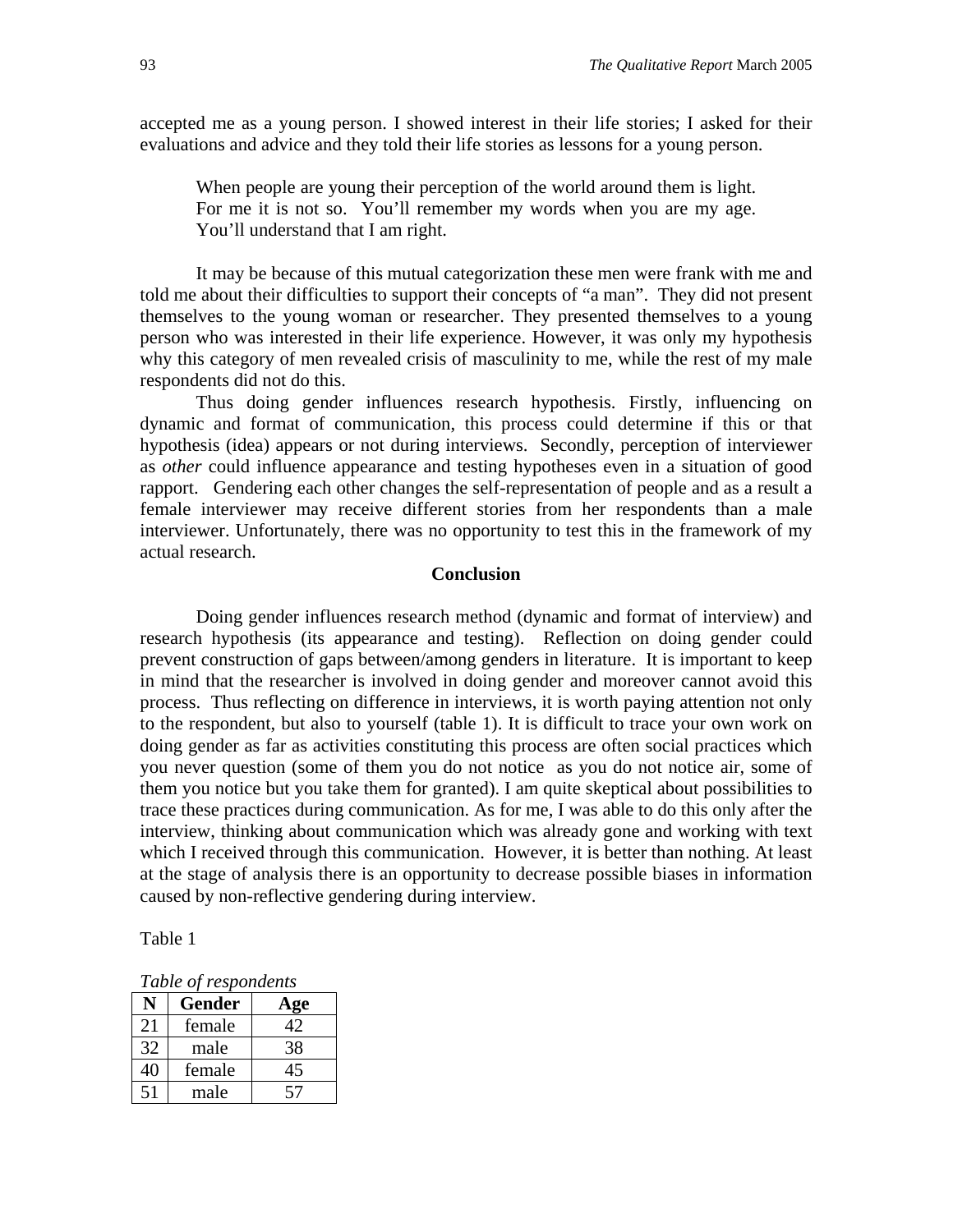#### **References**

- Ashwin, S., & Lytkina, T. (2001, September) *Men in crisis in Russia: The role of domestic marginalisation.* Paper presented at the meeting of the European Sociological Association, Helsinki, Finland.
- Callaway, H. (1992). Ethnography and experience. Gender implications in fieldwork and texts. In J. Oakley & H. Callaway (Eds.), *Anthropology and autobiography* (pp. 29-49)*.* London: Routledge.
- Connell, R. (1987). *Gender and power: Society, the person and sexual politics.*  Cambridge, UK: Polity Press.
- Finch, J. (1984). It's great to have someone to talk to: The ethics and politics of interviewing women. In C. Bell & H. Roberts (Eds.), *Social researching: Politics, problems, practice* (pp. 70-87). London: Routledge & Kegan Paul.
- Flynn, M. (2001). *Global frameworks, local realities: Migrant resettlement in the Russian federation.* Unpublished doctoral dissertation, University of Birmingham, United Kingdom.
- Gill, F., & Maclean, C. (2002). Knowing your place: Gender and reflexivity in two ethnographies. *Sociological Research Online*, *7*(2). Retrieved on March 05, 2003, from http://www.socresonline.org.uk/7/2/gill.html
- Giovannini, M. (1986). Female anthropologist and male informant: Gender conflict in a Sicilian town. In T. L. Whitehead & M. E. Conaway (Eds.), *Self, sex, and gender in cross-cultural fieldwork* (pp. 103-116). Urbana, IL: University of Illinois Press.
- Gurrey, J. N. (1985). Not one of the guys: The female researcher in a male-dominated setting. *Qualitative Sociology, 8*(1), 42-62.
- Hertz, R. (1986). *More equal than others: Women and men in dual career marriages*. Berkeley, CA: University of California Press.
- Hunt, J. (1984). The development of rapport through the negotiation of gender on field work among police. *Human Organization, 43*(4), 283-296.
- Krieger, L. (1986). Negotiating gender role expectations in Cairo. In T. L. Whitehead & M. E. Conaway (Eds.), *Self, sex and gender in cross-cultural fieldwork (*pp. 117- 128). Urbana, IL: University of Illinois Press.
- Kukhterin, S. (1999, Spring). Fathers and patriarchs in communist and post-communist Russia: Preliminary research results, *Russian Sociological Forum, 1.* Retrieved April, 04, 2005, from http://www.sociology.ru/forum/pdf/kuhterin\_1999\_1.pdf
- Oakley, A. (1981). Interviewing women: A contradiction in terms. In H. Robers (Ed.), *Doing feminist research* (pp. 30-61). London: Routledge & Kegan Paul
- Reinharz, S. (1992). *Feminist methods in social research.* Oxford, UK: Oxford University Press.
- Rubin, L. (1994). *Families on the fault line: American's working class speaks about family, the economy, race and ethnicity.* New York: Harper Collins.
- Scott, S. (1984). The personable and the powerful: Gender and status in sociological research. In C. Bell & H. Roberts (Eds.), *Social researching: Politics, problems, practice* (pp. 165-178)*.* London: Roudledge & Kegan Paul.